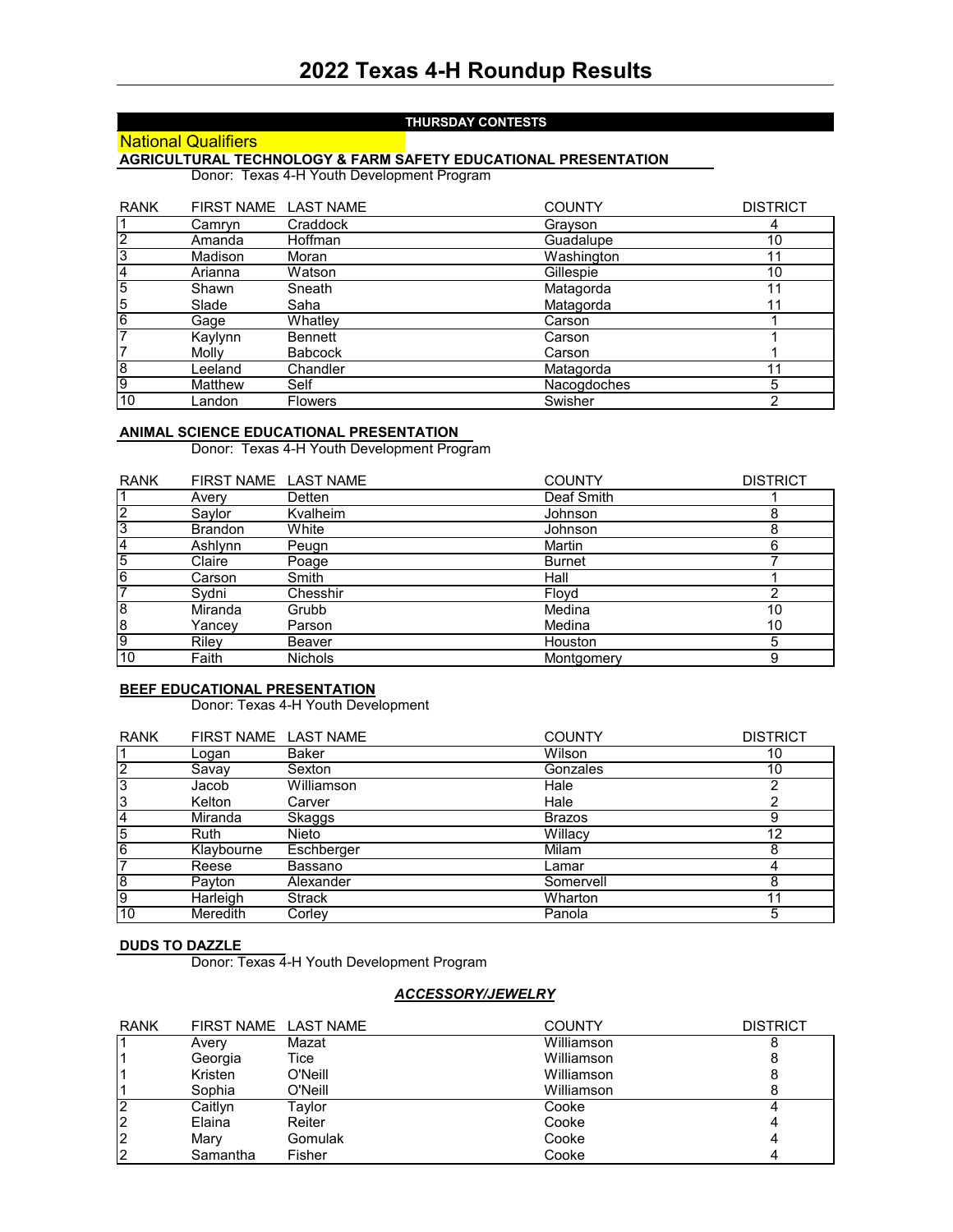| 3              | <b>Allison</b> | <b>Martin</b>    | Lampasas |    |
|----------------|----------------|------------------|----------|----|
| 3              | Gary           | Swain            | Lampasas |    |
| 3              | Katelyn        | Martin           | Lampasas |    |
| 4              | Abby           | Albracht         | Potter   |    |
| 14             | <b>Bailee</b>  | <b>McAlister</b> | Potter   |    |
| 4              | Ransley        | <b>Bates</b>     | Potter   |    |
| $\overline{5}$ | Emily          | Glaze            | Wharton  | 11 |
| 5              | Kasey          | <b>Burns</b>     | Wharton  | 11 |
| 5              | Riley          | Wallis           | Wharton  | 11 |
| 6              | <b>Brilee</b>  | Reed             | Baylor   | 3  |
| l6             | <b>Briley</b>  | Hostas           | Baylor   |    |
| 6              | Lillie         | Coker            | Baylor   |    |
|                | Emily          | Smith            | Lynn     | っ  |
|                | Kort           | Crandall         | Lynn     |    |
|                | Reagan         | <b>Stokes</b>    | Lynn     |    |

#### *DUDS TO DAZZLE - NON-WEARABLE*

| <b>RANK</b>                                | FIRST NAME LAST NAME |                | <b>COUNTY</b>    | <b>DISTRICT</b> |
|--------------------------------------------|----------------------|----------------|------------------|-----------------|
|                                            | Allison              | Halfmann       | <b>Tom Green</b> |                 |
|                                            | Katelynn             | Holtman        | Tom Green        |                 |
|                                            | Londyn               | Jones          | Tom Green        |                 |
|                                            | Reagan               | Laminack       | Tom Green        |                 |
|                                            | Sierra               | Killam         | Tom Green        |                 |
| $\overline{2}$                             | Darby                | <b>McGurk</b>  | Hidalgo          | $\overline{12}$ |
| $\begin{array}{c} 2 \\ 2 \\ 2 \end{array}$ | Emily                | Denny          | Hidalgo          | 12              |
|                                            | Gabriela             | Ramirez        | Hidalgo          | 12              |
|                                            | Lorelai              | Hill           | Hidalgo          | 12              |
| 3                                          | Anne-Marie           | Haddad         | Bell             | $\overline{8}$  |
| 3                                          | Jane                 | Gauntt         | Bell             | 8               |
| 3                                          | Joseph               | Candelas       | Bell             | 8               |
| 3                                          | Rebekah              | Sutton         | <b>Bell</b>      | 8               |
| $\overline{4}$                             | Emma                 | <b>Zoeller</b> | Kendall          | 10              |
| 4                                          | Keona                | <b>Ellis</b>   | Kendall          | 10              |
| 4                                          | Madeline             | McFarland      | Kendall          | 10              |
| $\overline{5}$                             | Diezel               | Ramirez        | <b>Dickens</b>   | $\overline{3}$  |
| 5                                          | Melania              | Ramirez        | <b>Dickens</b>   | 3               |
| 5                                          | Toryan               | Childers       | <b>Dickens</b>   | 3               |
| $\overline{6}$                             | April                | Artho          | Randall          |                 |
| 6                                          | Berdena              | Degroot        | Randall          |                 |
| 6                                          | <b>Brenna</b>        | Ware           | Randall          |                 |
| 7                                          | Kaileigh             | Cook           | Floyd            | 2               |
| 7                                          | Sierra               | Snowden        | Floyd            | 2               |
|                                            | Tyann                | Phillips       | Floyd            | 2               |
| $\overline{8}$                             | Amelie               | White          | <b>Rusk</b>      | $\overline{5}$  |
| 8                                          | Jordis               | <b>Stark</b>   | Rusk             | 5               |
| 8                                          | Victoria             | Rodriguez      | <b>Rusk</b>      | 5               |

# *DUDS TO DAZZLE - WEARABLE*

| <b>RANK</b>    |                | FIRST NAME LAST NAME | <b>COUNTY</b>  | <b>DISTRICT</b> |
|----------------|----------------|----------------------|----------------|-----------------|
|                | <b>Burklie</b> | <b>Manney</b>        | Hardeman       |                 |
|                | Kanna          | Horton               | Hardeman       |                 |
|                | Montana        | Woods                | Hardeman       |                 |
| c              | Emma           | <b>Harrison</b>      | <b>Runnels</b> |                 |
| $\overline{2}$ | Emma           | Rutledge             | <b>Runnels</b> |                 |
| $\overline{2}$ | Kendall        | Smith                | <b>Runnels</b> |                 |
| $\overline{2}$ | Keni           | Drennan              | <b>Runnels</b> |                 |
| $\overline{2}$ | Kyleigh        | Andrews              | <b>Runnels</b> |                 |
| 3              | Avery          | Smith                | Collin         |                 |
| 3              | Gwynyvere      | Tartan               | Collin         |                 |
|                | Olivia         | Callagher            | Collin         |                 |
|                | Sarah          | <b>Barber</b>        | Collin         |                 |
|                | Ainsley        | Schraeder            | Collin         |                 |
| 14             | Addee          | Williams             | Scurry         |                 |
| 4              | Anzlee         | Hale                 | Scurry         |                 |
| 14             | <b>Natalie</b> | Reed                 | Scurry         |                 |
| $\overline{5}$ | Aleighna       | Tuttle               | Upshur         | 5               |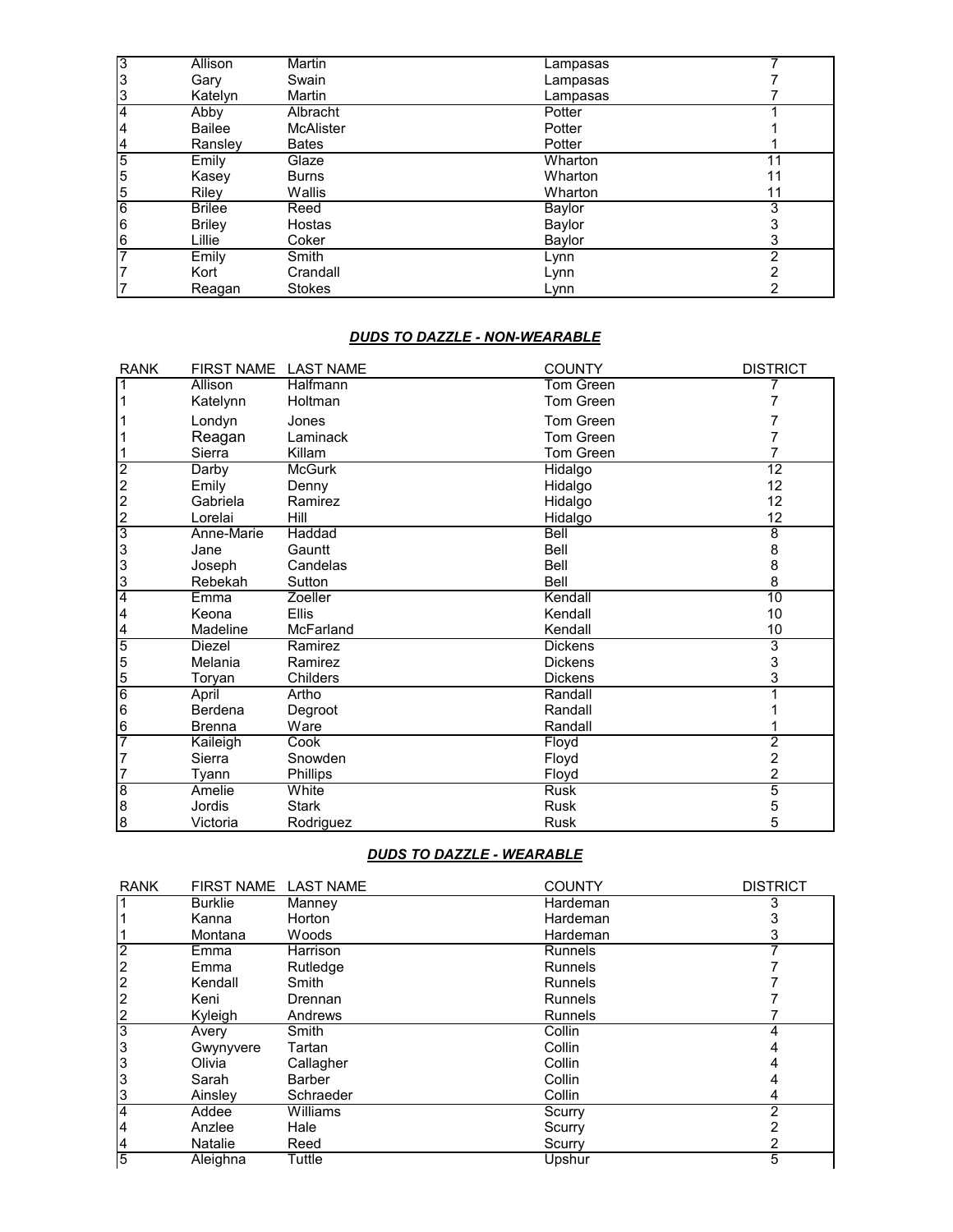| $\overline{5}$ | Alicia   | Volm     | Upshur  |    |
|----------------|----------|----------|---------|----|
| 5              | Maggie   | Maves    | Upshur  |    |
| l6             | Charlton | Гatom    | Bexar   | 10 |
| 16             | Clare    | Tatom    | Bexar   | 10 |
| 16             | Mia      | Favela   | Bexar   | 10 |
|                | Emily    | Fields   | Randall |    |
|                | Jacie    | Guerrero | Randall |    |
|                | Kyleigh  | Guerrero | Randall |    |

# *Final Challenge - Duds to Dazzle*

| <b>RANK</b>    | FIRST NAME LAST NAME |          | <b>COUNTY</b> | <b>DISTRICT</b> |
|----------------|----------------------|----------|---------------|-----------------|
|                | Avery                | Mazat    | Williamson    |                 |
|                | Georgia              | Tice     | Williamson    |                 |
|                | Kristen              | O'Neill  | Williamson    |                 |
|                | Sophia               | O'Neill  | Williamson    | ሾ               |
|                | <b>Burklie</b>       | Manney   | Hardeman      |                 |
| $\overline{2}$ | Kenna                | Horton   | Hardeman      |                 |
| $\overline{c}$ | Montana              | Woods    | Hardeman      |                 |
| 3              | Allison              | Halfmann | Tom Green     |                 |
| 3              | Katelynn             | Holtman  | Tom Green     |                 |
| 3              | Londyn               | Jones    | Tom Green     |                 |
| 3              | Reagan               | Laminack | Tom Green     |                 |
| 3              | Sierra               | Killam   | Tom Green     |                 |

#### **DISCOVER SCIENCE METHOD RESEARCH POSTER**

Donor: Texas 4-H Youth Development Program

| <b>RANK</b>    |          | FIRST NAME LAST NAME | <b>COUNTY</b> | <b>DISTRICT</b> |
|----------------|----------|----------------------|---------------|-----------------|
|                | Luke     | Anderson             | Guadalupe     | 10              |
| $\overline{2}$ | Michael  | Trees                | Tom Green     |                 |
| 3              | Caleb    | Anderson             | Guadalupe     | 10              |
| 14             | Joshlyn  | Stover               | Bexar         | 10              |
| $\overline{5}$ | Danielle | Schumann             | <b>Brazos</b> |                 |
| 6              | Whitley  | Anderson             | Scurry        |                 |
| $\overline{ }$ | Aaron    | Hadash               | Montgomery    |                 |
| 8              | Angel    | Paz                  | Cameron       | 12              |
| 8              | Verenice | Paz                  | Cameron       | 12              |

#### **HEALTH & WELLNESS EDUCATIONAL PRESENTATION**

Donor: Texas 4-H Youth Development Program

| <b>RANK</b>    | FIRST NAME LAST NAME |                | <b>COUNTY</b> | <b>DISTRICT</b> |
|----------------|----------------------|----------------|---------------|-----------------|
| 1              | Ruby                 | Stout          | Hunt          |                 |
| 2              | Jack                 | Davis          | Hansford      |                 |
| 2              | Lani                 | Wright         | Hansford      |                 |
| $\overline{3}$ | Makayla              | Jones          | Johnson       |                 |
| $\overline{4}$ | Lea                  | Weller         | Oldham        |                 |
| 5              | Kiersten             | Reed           | Caldwell      | 10              |
| 6              | Callie               | <b>Stevens</b> | Parker        |                 |
| 7              | Julia                | Guzman         | Medina        | 10              |
| $\overline{8}$ | Aubree               | Phillips       | Lamar         |                 |
| 9              | Anna                 | Felty          | Hood          | 8               |

## **HEALTHY LIFESTYLES INVITATIONAL**

Donor: Creative Awards

| <b>RANK</b>    | FIRST NAME LAST NAME |                 | <b>COUNTY</b>  | <b>DISTRICT</b> |
|----------------|----------------------|-----------------|----------------|-----------------|
|                | Luke                 | Scribner        | <b>Wilson</b>  | 10              |
|                | <b>Joshua</b>        | <b>Scribner</b> | <b>Wilson</b>  | 10              |
|                | <b>Hayden</b>        | <b>Hajovsky</b> | <b>Wilson</b>  | 10              |
|                | <b>Wyatt</b>         | <b>Hoover</b>   | <b>Wilson</b>  | 10              |
| 2              | Payton               | <b>Branham</b>  | <b>Runnels</b> |                 |
| $\overline{2}$ | Cecelia              | Fritze          | <b>Runnels</b> |                 |
| $\overline{2}$ | Elyse                | Taubert         | <b>Runnels</b> |                 |
| $\overline{2}$ | Pevton               | Graves          | <b>Runnels</b> |                 |
| 3              | Weiss                | Stanley         | <b>Burnet</b>  |                 |
| 3              | Elijah               | <b>Butler</b>   | <b>Burnet</b>  |                 |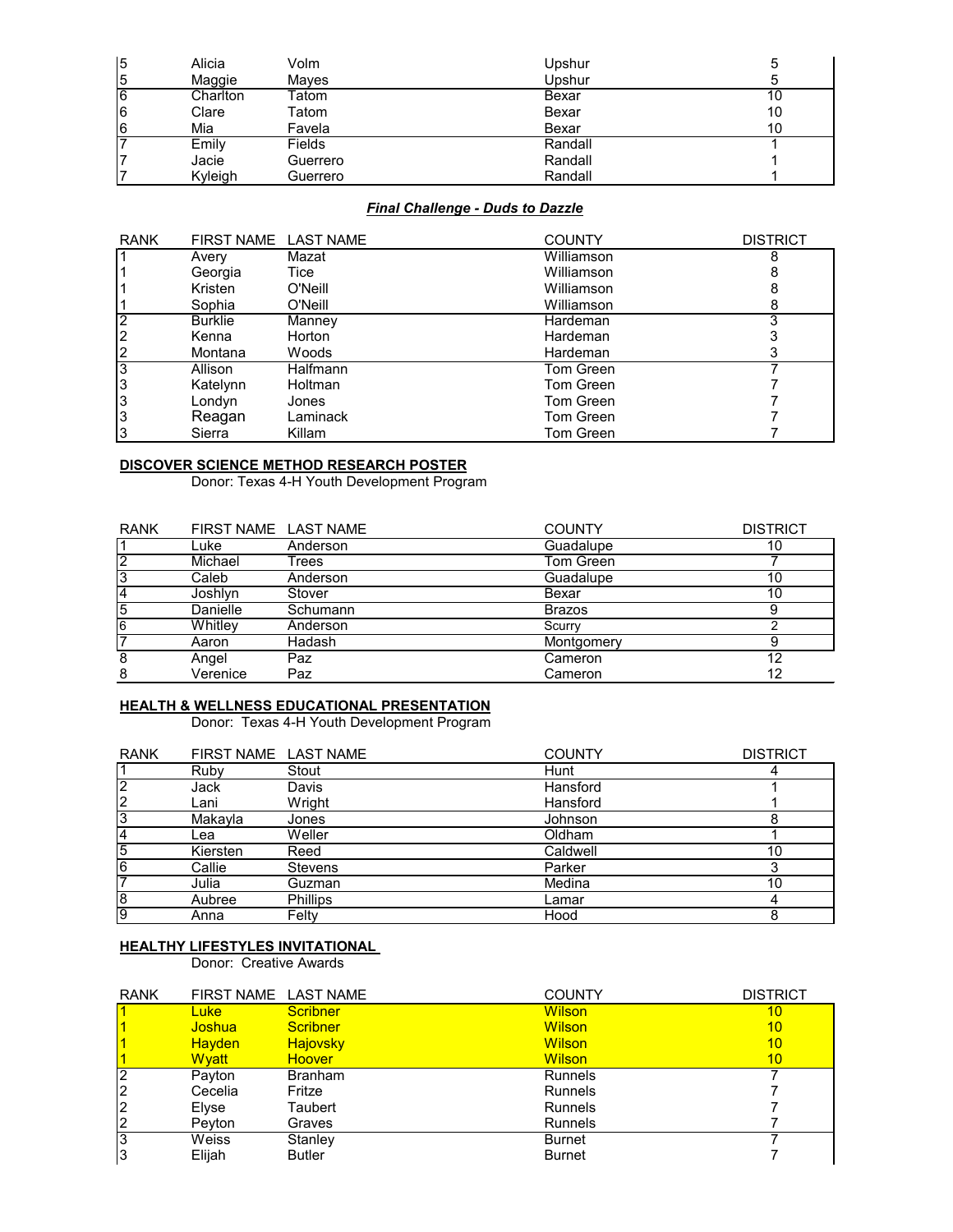| 3                | Bethany  | <b>Butler</b> | <b>Burnet</b> |                                            |
|------------------|----------|---------------|---------------|--------------------------------------------|
| $\frac{3}{4}$    | Abby     | Moore         | <b>Burnet</b> |                                            |
|                  | Marisol  | Hill          | Milam         | 8                                          |
| $\overline{4}$   | Robert   | Miller        | Milam         | 8                                          |
|                  | Ariel    | Pilkey        | Milam         | 8                                          |
| $\frac{4}{5}$    | Anne     | Ferguson      | Gillespie     | 10                                         |
|                  | Ciara    | O'Leary       | Gillespie     | 10                                         |
| $\frac{5}{6}$    | Darian   | Hastings      | Gillespie     | 10                                         |
|                  | Hanniah  | <b>Norl</b>   | Walker        | $\overline{9}$                             |
| 6                | Emily    | Lamb          | Walker        | 9                                          |
| 6                | Makayla  | Kimich        | Walker        | 9                                          |
| 6                | Madison  | Wood          | Walker        | 9                                          |
| $\overline{7}$   | Machayla | Parkinson     | Hockley       | $\overline{2}$                             |
| 7                | Madilyn  | Conner        | Hockley       | $\frac{2}{2}$                              |
| $\overline{7}$   | Kristin  | Ortiz         | Hockley       |                                            |
| $\overline{7}$   | Ethan    | Parkinson     | Hockley       | $\overline{2}$                             |
| $\overline{8}$   | Peyton   | Wirebaugh     | Comal         | 10                                         |
| $\boldsymbol{8}$ | Claire   | Schaeferkoet  | Comal         | 10                                         |
| $\frac{8}{6}$    | Krissie  | Feller        | Comal         | 10                                         |
|                  | Callie   | Silco         | Comal         | 10                                         |
| $\frac{1}{9}$    | Kelsey   | Johnson       | Walker        | $\overline{9}$                             |
|                  | Lauren   | Klawinsky     | Walker        | 9                                          |
| 9                | Keanna   | Price         | Walker        | 9                                          |
| 10               | Tyler    | Parkinson     | Hockley       | $\overline{2}$                             |
| 10               | Tyler    | Chase         | Hockley       | $\begin{array}{c} 2 \\ 2 \\ 2 \end{array}$ |
| 10               | Carson   | Wood          | Hockley       |                                            |
| 10               | Caden    | Crenshaw      | Hockley       |                                            |
| HI <sub>1</sub>  | Luke     | Scribner      | Wilson        | 10                                         |
| HI <sub>2</sub>  | Anne     | Ferguson      | Gillepie      | 10                                         |
| <b>HI3</b>       | Joshua   | Scribner      | Wilson        | 10                                         |

# **HORSE EDUCATIONAL PRESENTATION** Donor: Texas 4-H Youth Development Program

| <b>RANK</b>    | FIRST NAME LAST NAME |                  | <b>COUNTY</b>   | <b>DISTRICT</b> |
|----------------|----------------------|------------------|-----------------|-----------------|
|                | AJ                   | <b>Kendrick</b>  | Lubbock         |                 |
| $\overline{2}$ | <b>Elizabeth</b>     | <b>Esposito</b>  | <b>Collin</b>   |                 |
|                | <b>Kara</b>          | <b>Hernandez</b> | <b>Brazoria</b> | 9               |
| 4              | Hallie               | <b>Brock</b>     | Tom Green       |                 |
| 5              | Layten               | Graham           | Clay            |                 |
| 6              | Sierra               | Miller           | Tom Green       |                 |
|                | Jaelyn               | Mattheessen      | Fort Bend       |                 |
|                | Nevaeh               | Mattheessen      | Fort Bend       | 9               |
| $\overline{8}$ | Samuel               | Hall             | Kerr            | 10              |
| 9              | Anagayl              | Shumbera         | Wharton         | 11              |

#### **HIPPOLOGY**

Donor: Creative Awards

| <b>RANK</b>             | FIRST NAME LAST NAME |                    | <b>COUNTY</b>  | <b>DISTRICT</b> |
|-------------------------|----------------------|--------------------|----------------|-----------------|
|                         | <b>Charlee</b>       | <b>Proctor</b>     | <b>Collin</b>  |                 |
|                         | Sarah                | <b>Muckelroy</b>   | <b>Collin</b>  |                 |
|                         | <b>Tessa</b>         | <b>Kendrick</b>    | <b>Collin</b>  | 4               |
|                         | <b>Peyton</b>        | <b>Vargus</b>      | <b>Collin</b>  | 4               |
| $\overline{\mathbf{2}}$ | <b>Elizabeth</b>     | <b>McFarland</b>   | <b>Kendall</b> | 10              |
|                         | <b>Corrie</b>        | <b>Smith</b>       | <b>Kendall</b> | 10              |
| $\frac{2}{2}$           | Lily                 | <b>Valentine</b>   | <b>Kendall</b> | 10              |
|                         | <b>Taytum</b>        | <b>Moldenhauer</b> | <b>Kendall</b> | 10              |
| $\overline{3}$          | <b>David</b>         | <b>Kendrick</b>    | <b>Lubbock</b> | $\overline{2}$  |
| $\overline{\mathbf{3}}$ | Gracie               | <b>Potter</b>      | <b>Lubbock</b> | $\overline{2}$  |
| 3                       | <b>Madison</b>       | Chaloupka          | <b>Lubbock</b> | $\overline{2}$  |
| $\overline{4}$          | Alexis               | Crum               | Randall        |                 |
| 4                       | Elizabeth            | Gates              | Randall        |                 |
| 4                       | Jaida                | Gabel              | Randall        |                 |
| 4                       | Kenna                | Ellison            | Randall        |                 |
| 5                       | Mia                  | Willingham         | Hunt           |                 |
| 5                       | Ella                 | Rocky              | Hunt           |                 |
| 5                       | Grace                | Willingham         | Hunt           |                 |
| 5                       | Makennah             | Ward               | Hunt           |                 |
| $6\overline{6}$         | Avila                | Colanter           | Washington     | 11              |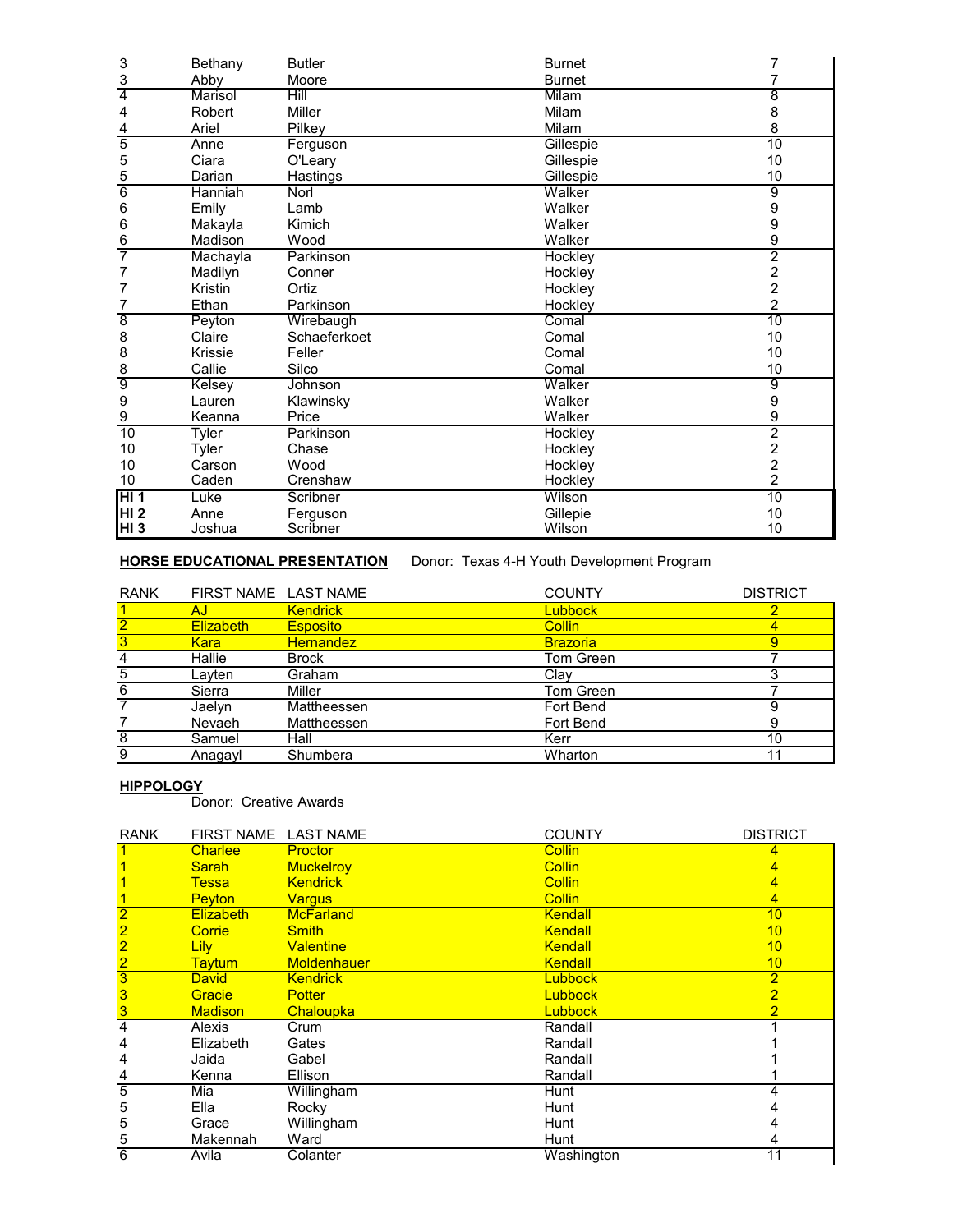| 6               | Jonathan  | Faske          | Washington | 11 |
|-----------------|-----------|----------------|------------|----|
| 6               | Lillian   | Faske          | Washington | 11 |
| 6               | Jonah     | Faske          | Washington | 11 |
|                 | Irena     | Murphy         | Coryell    | 8  |
|                 | Ludwicka  | Rodriguez      | Coryell    |    |
|                 | Carol     | <b>Szustak</b> | Coryell    |    |
| 18              | Develynn  | Hsu            | Potter     |    |
| 8               | Trista    | Pennington     | Potter     |    |
| 18              | Faith     | Hall           | Potter     |    |
| l8              | Alanna    | Hall           | Potter     |    |
| H11             | Elizabeth | McFarland      | Kendall    | 10 |
| HI <sub>2</sub> | Charlee   | Proctor        | Collin     |    |
| HI <sub>3</sub> | Sarah     | Muckelroy      | Collin     |    |

## **INVITATIONAL LIVESTOCK JUDGING**

Donor: Creative Awards

| <b>RANK</b>                                                        | <b>FIRST NAME</b> | <b>LAST NAME</b> | <b>COUNTY</b>    | <b>DISTRICT</b> |
|--------------------------------------------------------------------|-------------------|------------------|------------------|-----------------|
| $\mathbf 1$                                                        | Rheanna           | Kleman           | <b>Tom Green</b> | 7               |
| $\mathbf 1$                                                        | Nolan             | Laminack         | Tom Green        | 7               |
| 1                                                                  | Steeley           | <b>Blanek</b>    | Tom Green        | 7               |
| $\vert$ 1                                                          | Carter            | Aldridge         | Tom Green        | $\overline{7}$  |
|                                                                    | Ridley            | Strackbein       | Gillespie        | 10              |
|                                                                    | Ethan             | Marschall        | Gillespie        | 10              |
| $\begin{array}{c} \boxed{2} \\ \boxed{2} \\ \boxed{2} \end{array}$ | Owen              | Staudt           | Gillespie        | 10              |
| $\overline{2}$                                                     | Jaycee            | Conner           | Gillespie        | 10              |
| $\overline{3}$                                                     | Josie             | <b>Swick</b>     | Robertson        | $\overline{8}$  |
| 3                                                                  | Maggie            | Smitherman       | Robertson        | 8               |
| $\overline{3}$                                                     | David             | Williams         | Robertson        | 8               |
| $\overline{3}$                                                     | Rachel            | Gutierrez        | Robertson        | 8               |
| $\overline{\mathbf{4}}$                                            | Karlie            | Schneider        | Guadalupe        | $\overline{10}$ |
| $\overline{\mathbf{4}}$                                            | <b>Brooke</b>     | Reininger        | Guadalupe        | 10              |
| $\overline{\mathbf{4}}$                                            | Haylee            | Keyser           | Guadalupe        | 10              |
| $\overline{4}$                                                     | Morgan            | Carnes           | Guadalupe        | 10              |
| 5                                                                  | Adele             | <b>Drews</b>     | Falls            | $\overline{8}$  |
| 5                                                                  | Hallie            | Stojanik         | Falls            | 8               |
| $\overline{5}$                                                     | Lily              | <b>Drews</b>     | Falls            | 8               |
| $\overline{6}$                                                     | Caylynn           | Johnson          | Wilson           | 10              |
| $6\overline{6}$                                                    | Kassidy           | Fey              | Wilson           | 10              |
| $6\phantom{a}$                                                     | Teddy             | Tkadlec          | Wilson           | 10              |
| 7                                                                  | Rylee             | Wunderlich       | Comal            | 10              |
| $\overline{7}$                                                     | Dylan             | Wunderlich       | Comal            | 10              |
| $\overline{7}$                                                     | Trey              | Hoffman          | Comal            | 10              |
| $\overline{7}$                                                     | Jayden            | Vanausdall       | Comal            | 10              |
| $\overline{8}$                                                     | Macie             | Wimbish          | <b>Ellis</b>     | $\overline{8}$  |
| 8                                                                  | Owen              | Anthony          | Ellis            | 8               |
| $\overline{8}$                                                     | John              | Volentine        | Ellis            | 8               |
| $\overline{8}$                                                     | Kaylee            | Nolen            | Ellis            | 8               |
| $\overline{9}$                                                     | Anna              | <b>Drews</b>     | Robertson        | $\overline{8}$  |
| 9                                                                  | Rowdy             | Watkins          | Robertson        | 8               |
| $\overline{9}$                                                     | Karaline          | Smitherman       | Robertson        | 8               |
| $\overline{10}$                                                    | Addie             | Derry            | <b>Bandera</b>   | 10              |
| 10                                                                 | Kytlin            | Peterson         | <b>Bandera</b>   | 10              |
| 10                                                                 | Hallie            | Kunz             | <b>Bandera</b>   | 10              |
| HI 1                                                               | Caroline          | Boysen           | Galveston        | $\overline{9}$  |
| HI <sub>2</sub>                                                    | Rheanna           | Kleman           | <b>Tom Green</b> | $\overline{7}$  |
| HI <sub>3</sub>                                                    | Keeley            | Ham              | Bell             | 8               |

# **OPEN - EDUCATIONAL PRESENTATION**

Donor: Texas Corn Producers Board

| <b>RANK</b>         | NAME <sup>.</sup><br><b>FIRST</b> | <b>LAST NAME</b> | COLINTY   | DISTRIC <sup>.</sup> |
|---------------------|-----------------------------------|------------------|-----------|----------------------|
|                     | revor                             | Martinez         | Jim Wells |                      |
| $\overline{ }$<br>′ | Kambell                           | Stewart          | Burnet    |                      |
| פי<br>∪ו            | 3epr.                             | Remlev           | Caldwell  | ΙU                   |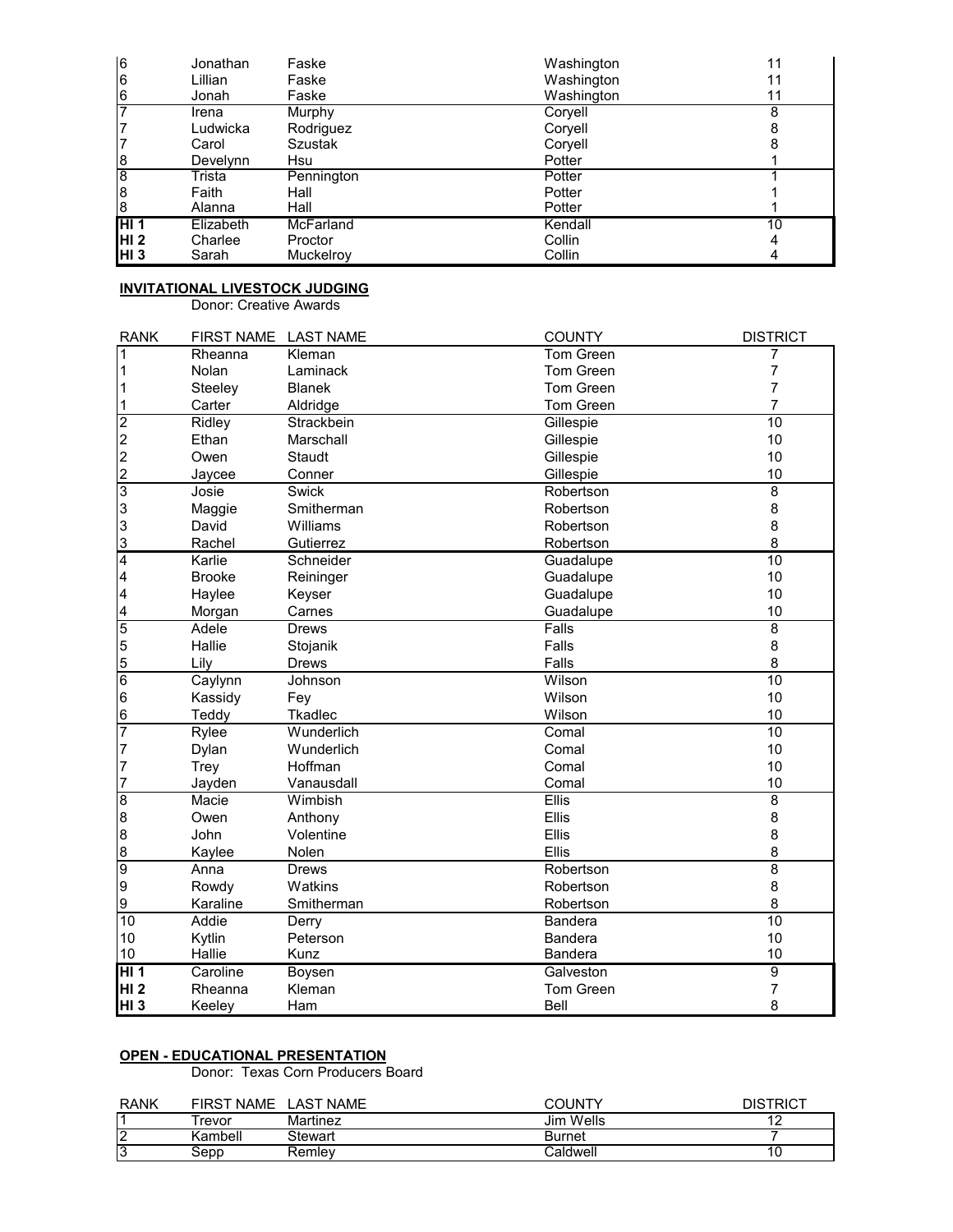| 14         | Audrev | Rathgeb | Collin       |    |
|------------|--------|---------|--------------|----|
| 15         | ∟uke   | ∟andrv  | Jefferson    |    |
| $\sqrt{6}$ | Korbin | Schmidt | Dawson       |    |
| 16         | Karson | Schmidt | Dawson       |    |
|            | Justin | Hill    | Moore        |    |
| l8         | Aiden  | Hunter  | <b>Ellis</b> |    |
| 19         | Alison | Cox     | Wise         |    |
| l10        | Alexis | ∟ange   | Bexar        | 10 |

# **OPEN - AGRICULTURE & NATURAL RESOURCES EDUCATIONAL PRESENTATION**

Donor: Stiles Farm Foundation

| <b>RANK</b>    |                | FIRST NAME LAST NAME | <b>COUNTY</b> | <b>DISTRICT</b> |
|----------------|----------------|----------------------|---------------|-----------------|
|                | Kaelynn        | Hoelscher            | Runnels       |                 |
| 12             | Aaron          | Chaloupka            | Lubbock       |                 |
| $\overline{2}$ | Michael        | Chaloupka            | Lubbock       |                 |
| 3              | Kaslyn         | Moczygemba           | Karnes        | 11              |
| 4              | London         | Cavness              | Wharton       |                 |
| 4              | Reese          | Coldeway             | Wharton       | 11              |
| $\overline{5}$ | Zoe            | Rutledge             | Wilson        | 10              |
| $\overline{6}$ | Sayer          | Whaley               | Johnson       | 8               |
| 7              | Audri          | Poage                | <b>Burnet</b> |                 |
| 8              | <b>Bentlee</b> | McKay                | Moore         |                 |
| 9              | Taylor         | Colvin               | <b>Brazos</b> | 9               |
| 10             | Eli            | <b>Stecher</b>       | Kaufman       | 4               |

#### **OPEN - FAMILY & COMMUNITY HEALTH EDUCATIONAL PRESENTATION**

Donor: Texas 4-H Youth Development Program

| <b>RANK</b>    | FIRST NAME LAST NAME |                 | <b>COUNTY</b> | <b>DISTRICT</b> |
|----------------|----------------------|-----------------|---------------|-----------------|
|                | <b>Jayden</b>        | <u>Ingalls</u>  | <b>Bexar</b>  | 10              |
| $\overline{2}$ | William              | Jones           | <b>Smith</b>  | 5               |
| 3              | James                | Garren III      | Johnson       | 8               |
| 4              | Georgia              | Bezner          | Dallam        |                 |
| 4              | Payton               | Ralston         | Dallam        |                 |
| $\overline{5}$ | Elli                 | <b>Bezner</b>   | Dallam        |                 |
| 5              | Teresa               | <b>McDaniel</b> | Dallam        |                 |
| $\overline{6}$ | Kember               | Bench           | Parker        | ົ               |
| 7              | Maggie               | Landry          | Jefferson     | 9               |
| $\overline{8}$ | <b>Brooke</b>        | Kingston        | Parker        | 3               |
| $\overline{9}$ | Margaret             | Beal            | Walker        | 9               |
| 10             | Emma                 | <b>Belzung</b>  | Bexar         | 10              |

### **POULTRY JUDGING**

Donor: Creative Awards

| <b>RANK</b>    | FIRST NAME LAST NAME |                | <b>COUNTY</b>   | <b>DISTRICT</b>                  |
|----------------|----------------------|----------------|-----------------|----------------------------------|
| 1              | <b>Marisa</b>        | Goode          | <b>Brazos</b>   | 9                                |
|                | <b>Victoria</b>      | Lowe           | <b>Brazos</b>   | 9                                |
|                | <b>Scarlett</b>      | <b>James</b>   | <b>Brazos</b>   | 9                                |
|                | <b>Summer</b>        | <b>Halbert</b> | <b>Brazos</b>   | 9                                |
| $\overline{2}$ | Julia                | Macmanus       | Cameron         | $\overline{12}$                  |
| $\overline{c}$ | Naomi                | Macmanus       | Cameron         | 12                               |
| $\overline{c}$ | Avery                | Fohn           | Cameron         | 12                               |
| 3              | Kaleb                | <b>Morris</b>  | Comal           | $\overline{10}$                  |
| 3              | Layne                | Horak          | Comal           | 10                               |
| 3              | Jacy                 | Welch          | Comal           | 10                               |
| 3              | Jordyn               | Suggs          | Comal           | 10                               |
| $\overline{4}$ | Carilyn              | Cardenas       | <b>Maverick</b> | $\overline{12}$                  |
| 4              | Sadie                | Smith          | <b>Maverick</b> | 12                               |
| 4              | Caitlyn              | Cardenas       | <b>Maverick</b> | 12                               |
| 4              | Jacqueli             | Wright         | Maverick        | 12                               |
| 5              | Ellie                | Daughtry       | Bee             | 11                               |
| 5              | Clayton              | Russell        | Bee             | 11                               |
| 5              | Lila                 | McFall         | Bee             | 11                               |
| 5              | Samantha             | <b>Butler</b>  | Bee             | 11                               |
| $\overline{6}$ | Mayce                | Ball           | Johnson         | $\overline{8}$                   |
| 6              | Isabella             | Thomas         | Johnson         | $\begin{matrix}8\\8\end{matrix}$ |
| 6              | Alyssa               | Jones          | Johnson         |                                  |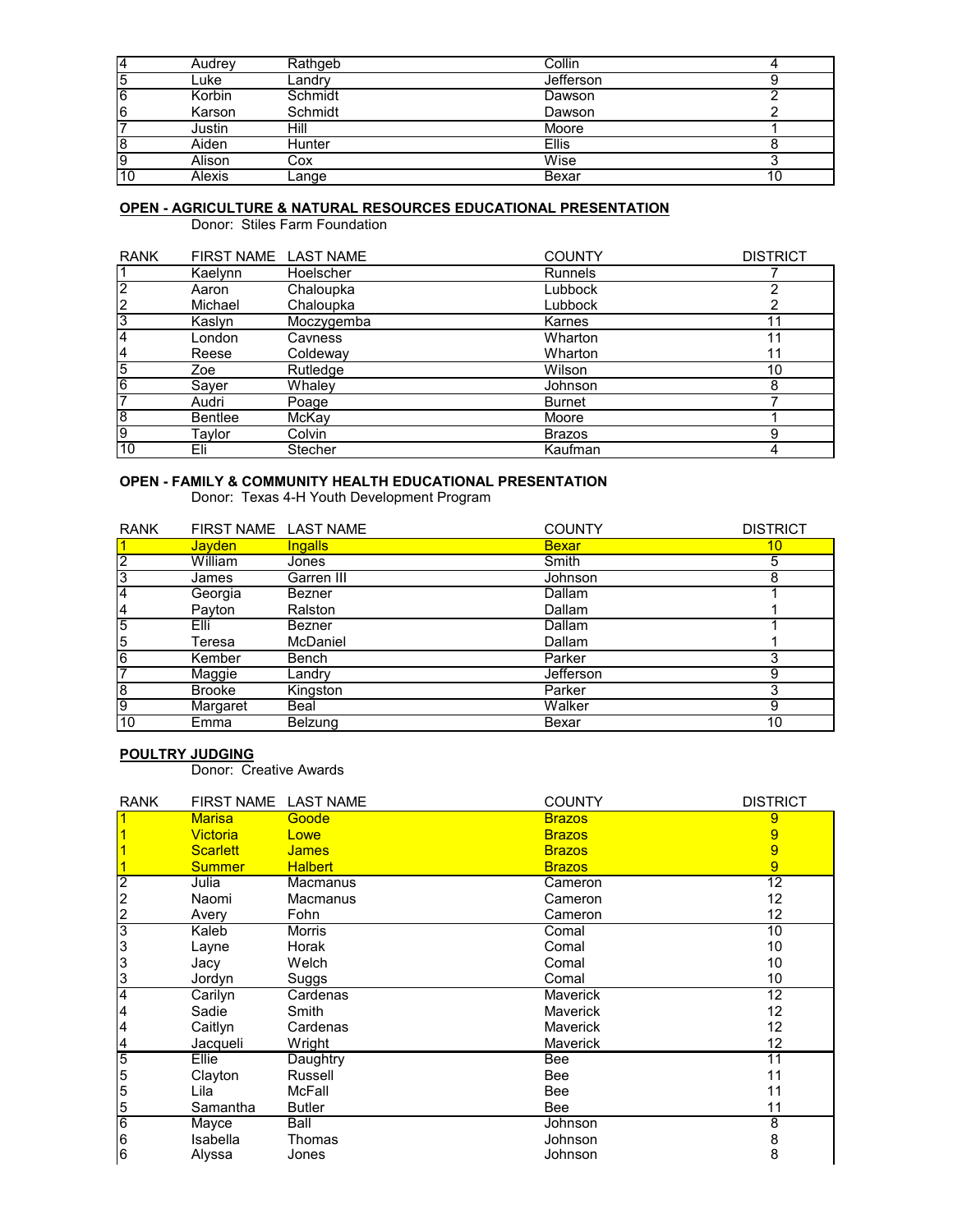| IHI 1      | Marısa            | 300de               | Brazos  |               |
|------------|-------------------|---------------------|---------|---------------|
| <b>HI2</b> | $\cdots$<br>Julia | Macmanus            | Cameron | $\sim$<br>. . |
| H13        | .<br>∕ictoria     | $\mathsf{\sim}$ owe | Brazos  |               |

# **PROMOTE 4-H EDUCATIONAL PRESENTATION**

Donor: Texas Corn Producers Board

| <b>RANK</b>    | FIRST NAME LAST NAME |                | <b>COUNTY</b> | <b>DISTRICT</b> |
|----------------|----------------------|----------------|---------------|-----------------|
|                | Campbell             | Offield        | Hale          | ◠               |
|                | Sterling             | Berry          | Hale          |                 |
| $\overline{2}$ | Justin               | <b>Braune</b>  | Guadalupe     | 10              |
| 3              | Dalton               | Winkelman      | Washington    | 11              |
| 4              | Pevton               | Clifton        | <b>Rusk</b>   | 5               |
| $\overline{5}$ | Kelley               | <b>Sanders</b> | Hood          | 8               |
| 6              | Lainee               | Cook           | Lubbock       | ኅ               |
| 6              | Kaylee               | Walker         | Lubbock       |                 |
| 7              | <b>Blair</b>         | Dahl           | Hartley       |                 |
| $\overline{8}$ | Payton               | Tilley         | <b>Brown</b>  |                 |
| 9              | Cora                 | Ford           | Hidalgo       | 12              |
| 10             | Keelv                | Knesek         | Lavaca        | 11              |

## **PUBLIC SPEAKING**

Donors: Texas Corn Producers Board; Texas S A R

| <b>RANK</b> | FIRST NAME LAST NAME |               | <b>COUNTY</b>   | <b>DISTRICT</b> |
|-------------|----------------------|---------------|-----------------|-----------------|
|             | Jacqueline           | Rand          | <b>Smith</b>    |                 |
| 2           | Kade                 | Lawrence      | Randall         |                 |
| 3           | Tess                 | Homeyer       | <b>Burleson</b> |                 |
| 4           | Hannah               | Moreno        | <b>Stephens</b> |                 |
| 5           | Cameron              | <b>Powers</b> | Hood            |                 |
| 6           | Sarah                | Beck          | Navarro         |                 |
|             | Stone                | Beach         | Lubbock         |                 |
| 8           | Graden               | Allen         | Hale            |                 |
| 9           | Rvlie                | Carroll       | <b>Hopkins</b>  |                 |
| 10          | Ryleigh              | Whitaker      | Eastland        |                 |

# **SAFETY & INJURY PREVENTION EDUCATIONAL PRESENTATION**

Donor: Texas 4-H Youth Development Program

| <b>RANK</b>    | FIRST NAME LAST NAME |                | <b>COUNTY</b> | <b>DISTRICT</b> |
|----------------|----------------------|----------------|---------------|-----------------|
|                | James                | <b>Bodine</b>  | Leon          |                 |
|                | Lane                 | Freeman        | Leon          | 8               |
| $\overline{2}$ | Chloe                | Jones          | Tom Green     |                 |
| 3              | Lucie                | Rathgeb        | Collin        |                 |
| 4              | Arden                | Pittman        | Hansford      |                 |
| 5              | Robert               | May            | <b>Nueces</b> |                 |
| 6              | Joseph               | Arris          | Fannin        |                 |
| 7              | Katelyn              | De Gorostiza   | Wood          | 5               |
| œ              | Grace                | <b>Burdick</b> | Hood          | 8               |
| О)             | Chloe                | Tanner         | Ochiltree     |                 |
| 10             | Shelby               | Simank         | Hardeman      |                 |

#### **SHARE-THE-FUN**

Donor: Texas 4-H Youth Development Program

| <b>POETRY/PROSE</b> |                      |                 |               |                 |
|---------------------|----------------------|-----------------|---------------|-----------------|
| <b>RANK</b>         | FIRST NAME LAST NAME |                 | <b>COUNTY</b> | <b>DISTRICT</b> |
|                     | ΚD                   | Coleman         | _ee           | 9               |
| $\overline{2}$      | Katelyn              | Maher           | Menard        |                 |
| 3                   | Kavlee               | <b>Scates</b>   | Hemphill      |                 |
| 4                   | Sarah                | Wood            | Bell          | 8               |
| $\overline{5}$      | Caleb                | McMullen        | Bee           | 11              |
| 5                   | Devyn                | <b>Rios</b>     | Bee           | 11              |
| $\overline{6}$      | <b>Natalie</b>       | Garcia          | Milam         | 8               |
| 7                   | Kailynn              | Peugh           | Martin        | 6               |
| $\overline{8}$      | Levi                 | Easterling      | Glasscock     | 6               |
| $\overline{9}$      | Kylie                | <b>Matthews</b> | Bexar         | 10              |
| 10                  | Claire               | Whitaker        | Travis        | 10              |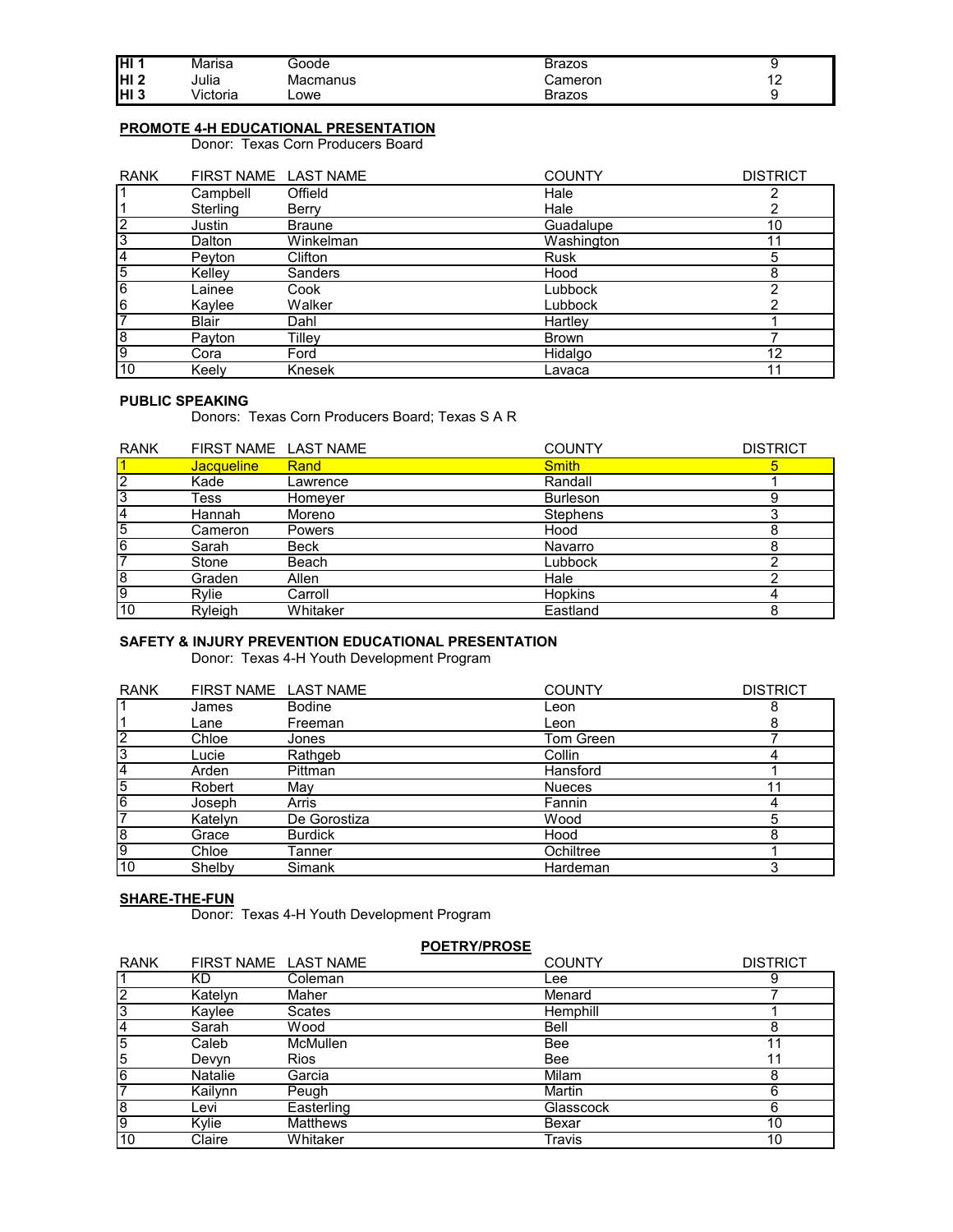**SOLO/BAND PEFORMANCE**

| Schrandt<br>Ally<br>Thiele<br>Alvarado<br>ົ<br>Walker<br>Wimberely<br><b>Kubeck</b><br>Kade |                 |    |
|---------------------------------------------------------------------------------------------|-----------------|----|
|                                                                                             | Hays            | 10 |
|                                                                                             | Coryell         |    |
|                                                                                             | Goliad          |    |
|                                                                                             | Victoria        |    |
| Wilson<br>Damian                                                                            | Harris          |    |
| 16<br>Emily<br>Anderson                                                                     | Bell            |    |
| Willow<br>Lemanski                                                                          | <b>Blanco</b>   | 10 |
| Hayden<br>Lowerv                                                                            | Throckmorton    |    |
| 9<br>Allie<br>Denham                                                                        | Hardeman        |    |
| 10<br>Rachel<br>Wilson<br>-----------                                                       | <b>Brazoria</b> | 9  |

## **CELEBRATE 4-H**

| <b>RANK</b>                                                                     | <b>FIRST NAME</b>   | <b>LAST NAME</b> | <b>COUNTY</b>   | <b>DISTRICT</b>  |
|---------------------------------------------------------------------------------|---------------------|------------------|-----------------|------------------|
| 1                                                                               | <b>Brett</b>        | <b>Bowers</b>    | Gillespie       | $\overline{10}$  |
| 1                                                                               | Reed                | Spies            | Gillespie       | 10               |
| 1                                                                               | <b>Bryle</b>        | Roeder           | Gillespie       | 10               |
|                                                                                 | Jace                | Granville        | Gillespie       | 10               |
|                                                                                 | Landri              | <b>Ottmers</b>   | Gillespie       | 10               |
|                                                                                 | James               | Juenske          | Gillespie       | 10               |
|                                                                                 | Natalie             | McDonald         | Gillespie       | 10               |
| 1                                                                               | Zoe                 | Maurer           | Gillespie       | 10               |
|                                                                                 | <b>Bailee</b>       | Baggerman        | Swisher         | $\overline{2}$   |
| $\begin{array}{c} \boxed{2} \\ \boxed{2} \\ \boxed{2} \\ \boxed{2} \end{array}$ | Chambre             | Clawson          | Swisher         | $\overline{2}$   |
|                                                                                 | <b>Brook</b>        | Goss             | Swisher         | $\overline{c}$   |
|                                                                                 | Cutter              | Runnels          | Swisher         | $\boldsymbol{2}$ |
|                                                                                 | Landry              | Young            | Swisher         | $\overline{2}$   |
| $\overline{3}$                                                                  | <b>Brook</b>        | Fry              | <b>Burleson</b> | 9                |
|                                                                                 | Cadie               | Coston           | <b>Burleson</b> | 9                |
| 3<br>3<br>3                                                                     | Alison              | Krueger          | <b>Burleson</b> | 9                |
|                                                                                 | Kate                | Smith            | <b>Burleson</b> | 9                |
| $\mathbf{3}$                                                                    | <b>Brycen</b>       | Suehs            | <b>Burleson</b> | 9                |
| 4                                                                               | <b>Alexis</b>       | Albert           | Karnes          | 11               |
| $\overline{\mathbf{4}}$                                                         | Devin               | Janysek          | Karnes          | 11               |
| $\overline{\mathbf{4}}$                                                         | Makaya              | Janysek          | Karnes          | 11               |
| 4                                                                               | Riley               | Huser            | Karnes          | 11               |
| 4                                                                               | Isabella            | Breckenridge     | Karnes          | 11               |
| $\overline{5}$                                                                  | John                | <b>Taylor</b>    | Dallam          |                  |
| 5                                                                               | Kirsten             | Bezner           | Dallam          |                  |
| $\begin{array}{c} 5 \\ 5 \\ 5 \end{array}$                                      | Zoe                 | <b>Meeks</b>     | Dallam          |                  |
|                                                                                 | Erik                | Frantz           | Dallam          |                  |
|                                                                                 | Jolie               | <b>Bowers</b>    | Dallam          |                  |
| 5                                                                               | Gracie              | Schneiderjan     | Dallam          |                  |
| $\overline{6}$                                                                  | <b>Gregory Cash</b> | <b>Black</b>     | Oldham          |                  |
| 6                                                                               | Hanna               | Gruhlkey         | Oldham          |                  |
| 6                                                                               | Mary Claire         | Spinhime         | Oldham          |                  |
| 6                                                                               | Lynlee              | Spinhime         | Oldham          |                  |
| $\,6$                                                                           | Mason               | Neelley          | Oldham          |                  |
| $\,6$                                                                           | <b>Miles</b>        | Neelley          | Oldham          |                  |
| 6                                                                               | Kierson             | Green            | Oldham          |                  |
| 6                                                                               | Halie               | Hamilton         | Oldham          |                  |
| 6                                                                               | Abbygayle           | Nelson           | Oldham          |                  |

# **VETERINARY SCIENCE SKILL-A-THON**

Donor: Creative Awards

| <b>RANK</b>    | FIRST NAME LAST NAME |                | <b>COUNTY</b> | <b>DISTRICT</b> |
|----------------|----------------------|----------------|---------------|-----------------|
|                | Luke                 | <b>Sanders</b> | <b>Brazos</b> |                 |
| 2              | Julia                | Karg           | Wise          |                 |
| 3              | Cheyenne             | <b>Staples</b> | Anderson      |                 |
| 4              | Emily                | Fraser         | Wise          |                 |
| 5              | Crow                 | Colby          | McLennan      | 8               |
| 6              | Annika               | Lindt          | Wise          |                 |
|                | Amanda               | Dean           | <b>Brazos</b> | 9               |
| $\overline{8}$ | Alv                  | Henderson      | Anderson      | 5               |
| $\overline{9}$ | Julia                | Forest         | Anderson      | 5               |
| 10             | Erin                 | McDaniel       | Dallam        |                 |

**WILDLIFE CHALLENGE**